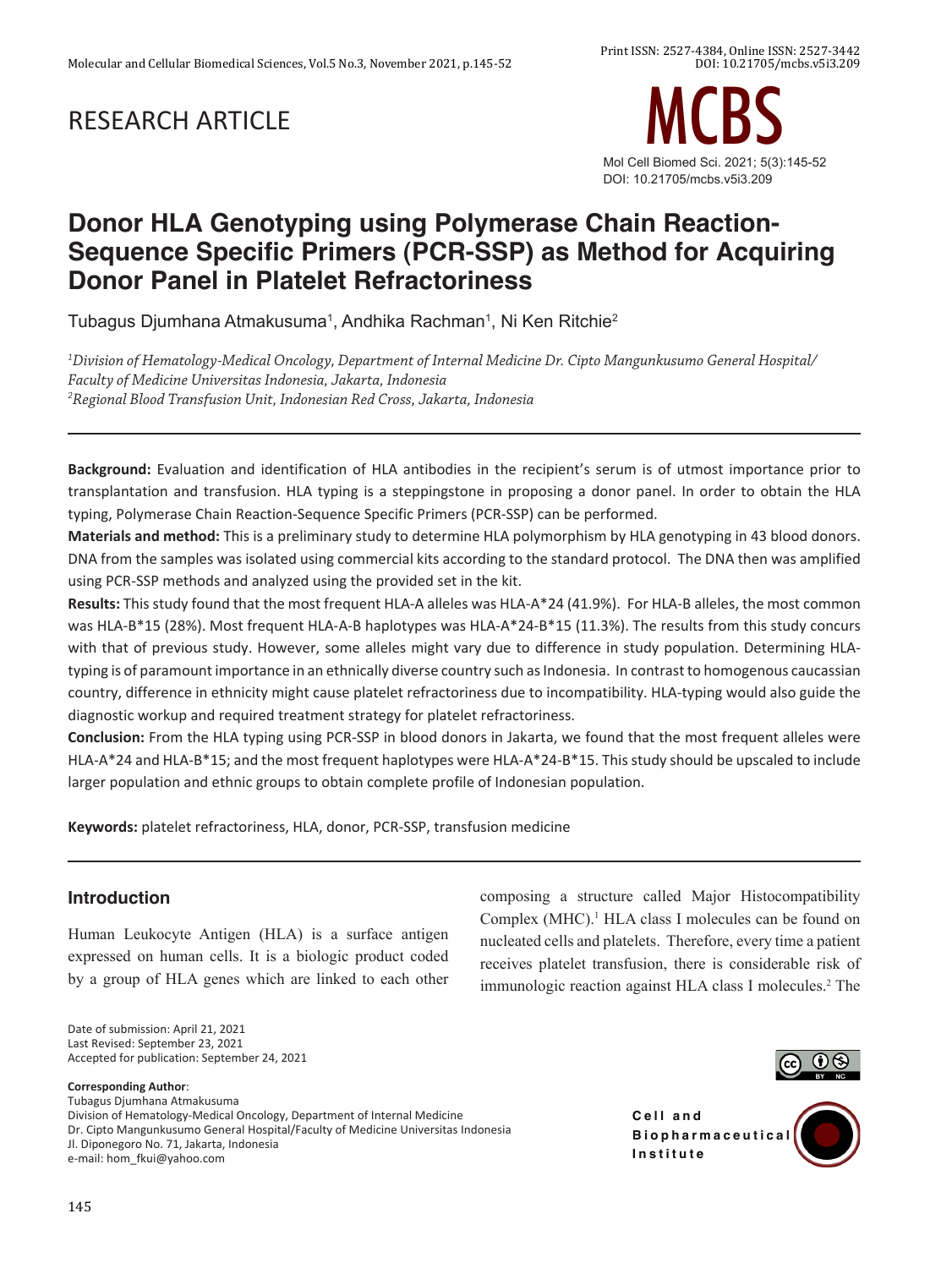antibodies acquired by the recipient with history of multiple platelet transfusions are antibodies against HLA class I  $(80%)$  and HPA antibodies  $(20%)$ .<sup>3</sup> The reaction between transfused platelets and patient's antibody which causes failure to reach platelet increment is defined as platelet refractoriness.2

Platelet transfusions ranked second in blood transfusion requests in the Blood Bank Service of Jakarta, Indonesia. The largest "consumer" is the hematologyoncology patients of The Division of Hematology-Medical Oncology, Department of Internal Medicine Dr. Cipto Mangunkusumo General Hospital/ Faculty of Medicine Universitas Indonesia.4 Previous study in The Dharmais National Cancer Centre showed that patients receiving either multiple-donor platelet units or single donor unit (apheresis) will experience platelet refractoriness.<sup>5</sup> The antibodies detected in hematology-oncology patients in 2007 in Dr. Cipto Mangunkusumo General Hospital were against HLA class I (38.9%) and GP IIb/IIIa epitope (2.8%). That study also reported transfusion failure in patients with antibodies detected by enzyme-linked immunosorbent assay (ELISA) method.<sup>6</sup>

The advances in HLA in Indonesia were pioneered since the 1970s. However, the reagent to perform the serological testing (ELISA) is still imported from overseas. Although ELISA has better sensitivity to determine antibody specificity, the gold standard is microlymphocytotoxicity test.7 The microlymphocytotoxicity test can be routinely performed if known-phenotype donor cell panels are readily available.8 Evaluation and identification of HLA antibodies in the recipient's serum is of utmost importance prior to transplantation and transfusion. There is no prior knowledge of the genotype of donor HLA as the basis for compiling a panel that will be used in microlymphocytotoxicity to detect antibodies to HLA in cases of platelet refractoriness. Therefore, HLA typing is a steppingstone in proposing a donor panel. In addition, this preliminary study aimed to provide determine the HLA polymorphism between blood donors in the Blood Bank of Jakarta, despite wide ethnic diversity, as part of the strategy to overcome platelet refractoriness.

In order to obtain the HLA typing, Polymerase Chain Reaction-Sequence Specific Primers (PCR-SSP) can be performed. This method has been proved successful in class I HLA including HLA-A, HLA-B, HLA-C, HLA-DRB, and class II HLA genes.<sup>9</sup>

### **Materials and methods**

This is a preliminary study to determine HLA polymorphism by HLA genotyping in 43 blood donors in the Blood Bank of Jakarta. This study aims to obtain donor panel for management of platelet refractoriness. The subjects were interviewed to get accurate ethnicity data from three generations and beyond.

This study is done in accordance of Declaration of Helsinki. Appropriate consent was obtained from all the subjects. Proper ethical clearance was acquired and reviewed by the Ethics Committee of The Faculty of Medicine, University of Indonesia (No. 460/H2.F1/ETIK/2013).

#### *Data Collection*

Three milliliters of whole blood were obtained from the apheresis donor in the blood bank. Sample analysis was done in the molecular biology laboratory of The Division of Hematology-Medical Oncology, Department of Internal Medicine Dr. Cipto Mangunkusumo General Hospital/ Faculty of Medicine Universitas Indonesia.

DNA from the samples was isolated using Geneaid™ DNA Isolation kit from Geneaid Biotech Ltd, New Taipei City, Taiwan according to the standard protocol. The resulted DNA then was eluted using sterile aquabidest solution or eluate buffer which contains EDTA. Measurement of DNA quantity is performed by measuring absorbance at 260 nm wavelength. Purity was measured at 280 nm wavelength. DNA quality and quantity were analyzed using 0.9% agarose gel electrophoresis. DNA bands which were thick and close to the well is considered sufficient. After obtaining sufficient quality, DNA was amplified using Morgan™ HLA SSP Kit from Texas Biogene Inc, Texas, USA, with PCR-SSP methods and thermal cycler apparatus as detailed in the provided protocol inside the kit. After amplification, positive DNA bands were identified by 2% agarose gel electrophoresis. The results were analyzed using the software provided in the kit.

## **Results**

The Blood Bank of Jakarta, which is located in the capital, acquired blood donors from various ethnicity. Majority of the donor's ethnicity were Javanese (55.8%), Sundanese (14%), Betawi (11.6%), mixture of Betawi-Banjar (9.3%), Bataknese (2.3%), Chinese (2.3%), Betawi-Javanese (2.3%), and Javanese-Manadonese (2.3%).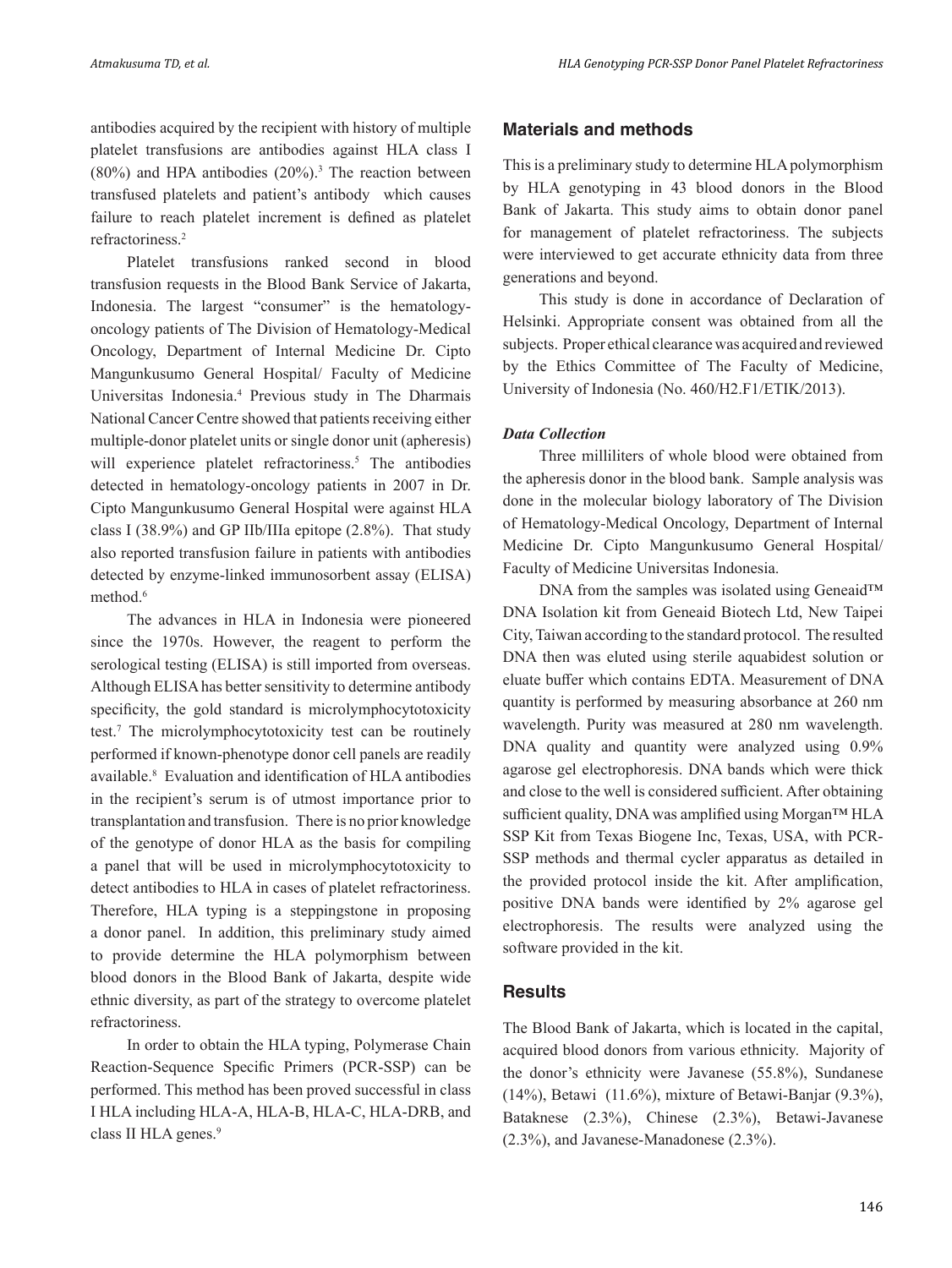## *Frequency of HLA-A Alleles*

Estimated frequency of HLA-A alleles in this preliminary study is depicted in Table 1. There are 11 alleles, with four most frequent were HLA-A\*24 (41.9%), -A\*02 (23.2%),  $-A*11$  (16.3%) and  $-A*33$  (8.1%). Twenty-one percent of the samples were estimated to be homozygote, *i.e.*, HLA-A\*24,24 (19%) and –A\*11,11 (2%).

## *Frequency of HLA-B Alleles*

HLA-B alleles are more variable than HLA-A. In this study, there were 17 HLA-B alleles (Table 2). Four most frequent HLA-B alleles are HLA-B\*15 (28%), -B\*35 (12%), -B\*18 (10%), and –B\*38 (10%). Only 7% were homozygotes, *i.e*., HLA-B\*15,15 (5%) and –B\*38,38 (2%).

## *HLA Haplotype Frequency*

HLA-A-B Haplotypes acquired from this preliminary study, as shown in Table 3, were those with frequency>2%. Four most frequent HLA-A-B haplotypes were HLA-A\*24-B\*15 (11.3%), -A\*24-B\*35 (8.3%) –A\*02-B\*15 (7.1%), and  $-A*24-B*38$  (5.4%).

# **Discussion**

This preliminary study, which utilized low-resolution DNA typing method, acquired 11 HLA-A alleles and 17 HLA-B alleles from 8 ethnicities, *i.e*., Javanese, Betawi, Sundanese, Bataknese, Chinese, Betawi-Javanese, Betawi-Banjar, and Javanese-Manadonese.

The results obtained from this preliminary study concurs with previous study in Indonesia<sup>10</sup>, which founded that the most frequent is HLA-A\*24, followed by HLA-A\*02, -A\*11 and -A\*33. Thus, matching was probably due to the same racial profile of the subjects of this study with the previous study. Our subjects consisted of 55.8% Javanese and 14% Sundanese, while the previous study consisted of 15.2% Javanese and 84.8% Sundanese. These frequent HLA-A alleles were also found in a study in German population with the exception of -A\*33 is less frequent than  $-A*26$  and  $A*29$ .<sup>11</sup> The comparison of HLA-A frequencies between Indonesian and German population is depicted in Table 4.

There was other allele in this study, HLA-A\*68, that was not found in the previous study. This might be caused by the Sundanese-dominant nature of the previous study subjects. On the contrary, 1.24% HLA-A\*30 and 0.5% -A\*32 in Sundanese subjects of the previous study were not found in ours since our Sundanese subjects only comprised 14% of the subjects. Hence, the probability of finding those alleles is as low as 0.17% and 0.07%, respectively. Compared to the Germans, Indonesia people has HLA-A\*74 exclusively (Table 4).<sup>10,11</sup>

For the HLA-B, the most frequent were HLA-B\*15, -B\*35 dan -B\*18, just the same as the results of the previous Indonesian study.10 In Javanese and Betawi population, we acquired newly found alleles: HLA -B\*55 and –B\*78. The HLA-B\*78 allele is also absent in The Germans. The comparison of HLA-B allele between Indonesian and German population can be seen on Table 5. On the contrary, there are several alleles which were not found in this study, *i.e*., HLA-B\*37,-B\*39,-B\*41, and -B\*48 with the frequency of 0.25%, 1.39%, 0.25%, and 0.25%, respectively in Sundanese population, except for -B\*39 with the probability of obtaining it by 0.035%.

For the HLA-A-B haplotypes, the two most frequent were HLA-A\*24-B\*15 and –A\*24-B\*35. HLA–A\*34-B\*15 and  $A*33-B*44$  since  $-A*33$  and  $-A*34$  is commonly found in Sundanese population with 15.61% and 6.96% frequency, respectively.<sup>10</sup> In this study, those frequencies were only 8.14% and 2.33% because our Sundanese population is only one-sixth of those in previous study.

A preliminary study in 2009 took samples from patients with multiple platelet transfusion which required transfusions from the Red Cross of Jakarta. They used German population panel, and obtained the presence of multiantibodies, with the most frequent being HLA-A\*02 antibody.12

If the most prevalent antibody is against HLA-A\*02 and the most frequent HLA-A allele is -A\*24, it would be very difficult to obtain an HLA-matched product due to the cross-reactivity between HLA-A\*02 and -A\*24. Therefore, a new strategy has to be formulated for patients with platelet multitransfusion in the blood bank of Jakarta.

Reflecting on the difference of allele frequencies between Indonesian and German population in this study, it is estimated that there are also other antibodies which were undetected since we used the German population's panel. Therefore, the platelet antibody testing should be performed using Indonesian population's panel.

The importance of HLA-typing in the case of platelet refractoriness has been discussed in several publications. In platelet refractory patients, the most important step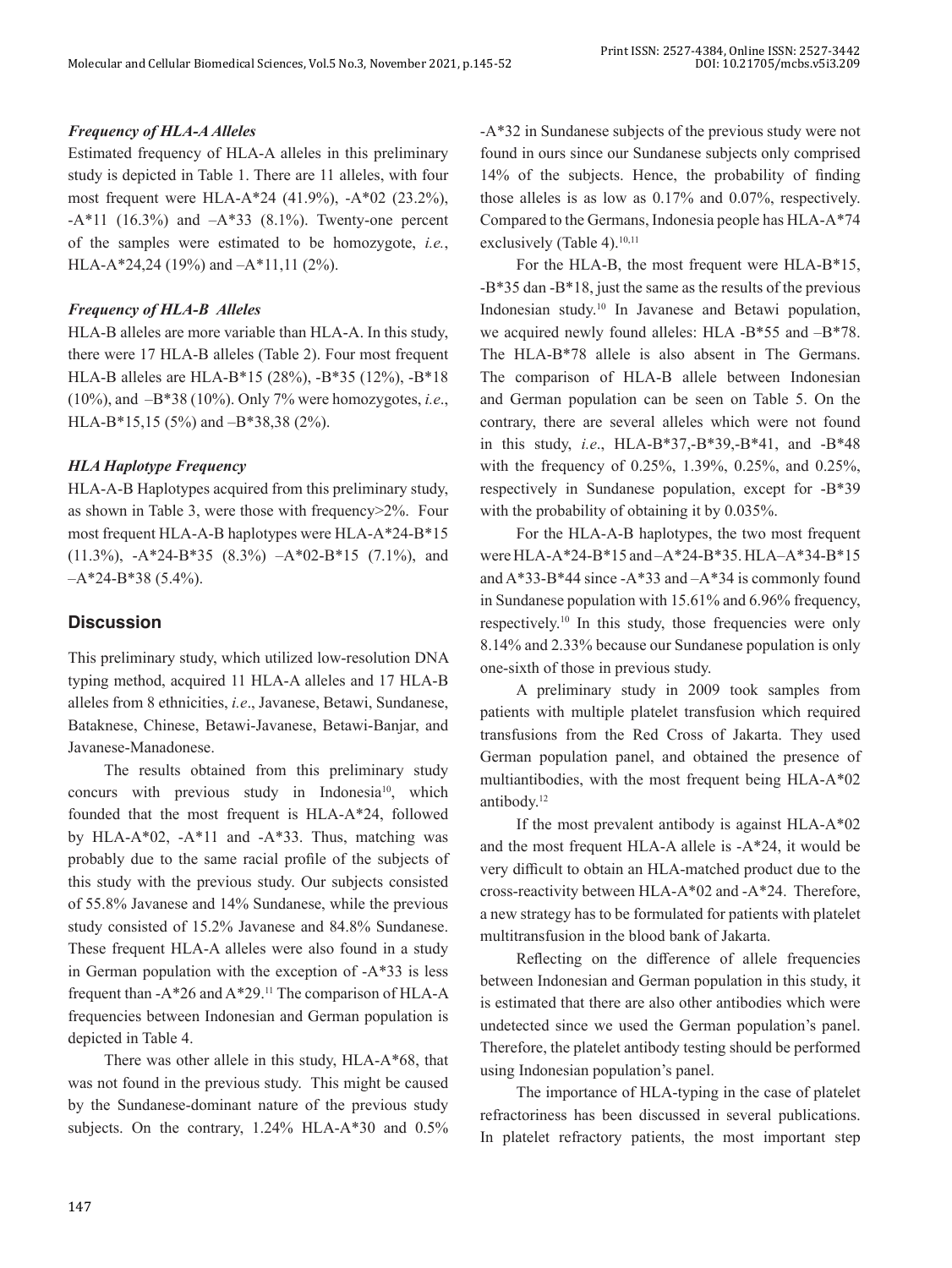| Table 1. HLA-A allele frequency in blood donors |                |            |           |                          |                | in Jakarta. |                   |            |                   |               |                     |            |                   |            |                         |            |                     |            |
|-------------------------------------------------|----------------|------------|-----------|--------------------------|----------------|-------------|-------------------|------------|-------------------|---------------|---------------------|------------|-------------------|------------|-------------------------|------------|---------------------|------------|
| <b>Allele</b>                                   |                | Javanese   |           | Betawi                   | $\sin$         | danese      | <b>Bataknese</b>  |            | Chinese           |               | Javanese<br>Betawi- |            | Betawi-<br>Banjar |            | Menadonese<br>Javanese- |            | Population<br>Total |            |
|                                                 | $2n*$          | $\sqrt{6}$ | $2n*$     | $\sqrt{6}$               | $2n*$          | $\sqrt{6}$  | $2n*$             | $\sqrt{6}$ | $2n*$             | $\frac{6}{6}$ | $2n*$               | $\sqrt{6}$ | $2n*$             | $\sqrt{6}$ | $2n*$                   | $\sqrt{6}$ | $2n*$               | $\sqrt{6}$ |
|                                                 |                | 2.08       |           |                          |                | $\circ$     | $\circ$           |            | 0                 | $\circ$       | $\circ$             |            | ⊂                 |            |                         |            |                     | 116        |
| $\overline{C}$                                  |                | 25         |           | $\overline{\mathcal{E}}$ |                | 41.67       |                   |            |                   |               |                     |            |                   |            |                         |            | $\approx$           | 23.26      |
| $\overline{0}$                                  |                | 2.08       |           |                          |                | $\circ$     |                   |            |                   |               |                     |            |                   |            |                         |            |                     | 1.16       |
|                                                 |                | 14.58      |           |                          |                | 16.67       |                   |            |                   | $50\,$        |                     |            |                   | 37.5       |                         |            |                     | 16.28      |
| 24                                              | $\frac{8}{10}$ | 37.5       |           | 50                       |                | 25          |                   | $50\,$     |                   | $50\,$        |                     | $50\,$     |                   | 62.5       |                         | $\Xi$      | 36                  | 41.86      |
| 26                                              |                | 4.17       |           |                          |                | 0           |                   | 0          |                   | 0             |                     |            |                   | $\circ$    |                         | 0          |                     | 2.33       |
| 29                                              |                | 2.08       |           |                          |                | $\circ$     |                   | 0          |                   | ⊂             |                     |            |                   |            |                         |            |                     | 1.16       |
| 33                                              |                | 8.33       |           |                          |                | 8.33        |                   | $50\,$     |                   |               |                     |            |                   |            |                         |            |                     | 8.14       |
| 34                                              |                | 2.08       |           |                          |                | 8.33        |                   | $\circ$    |                   |               |                     |            |                   |            |                         |            |                     | 2.33       |
| $\frac{8}{3}$                                   |                | 2.08       |           |                          |                | $\circ$     |                   | 0          |                   | 0             |                     |            |                   |            |                         |            |                     | 1.16       |
| 74                                              |                | $\circ$    |           |                          |                | 0           | 0                 | $\circ$    | 0                 | 0             |                     | $50\,$     |                   | $\circ$    |                         | 0          |                     | 1.16       |
| Total                                           | $\frac{48}{5}$ | 100        | $\approx$ | 100                      | $\overline{2}$ | 100         | $\mathbf{\Omega}$ | 100        | $\mathbf{\Omega}$ | 100           | $\mathbf{\sim}$     | 100        | $\infty$          | 100        | $\mathbf{\sim}$         | 100        | 86                  | 100        |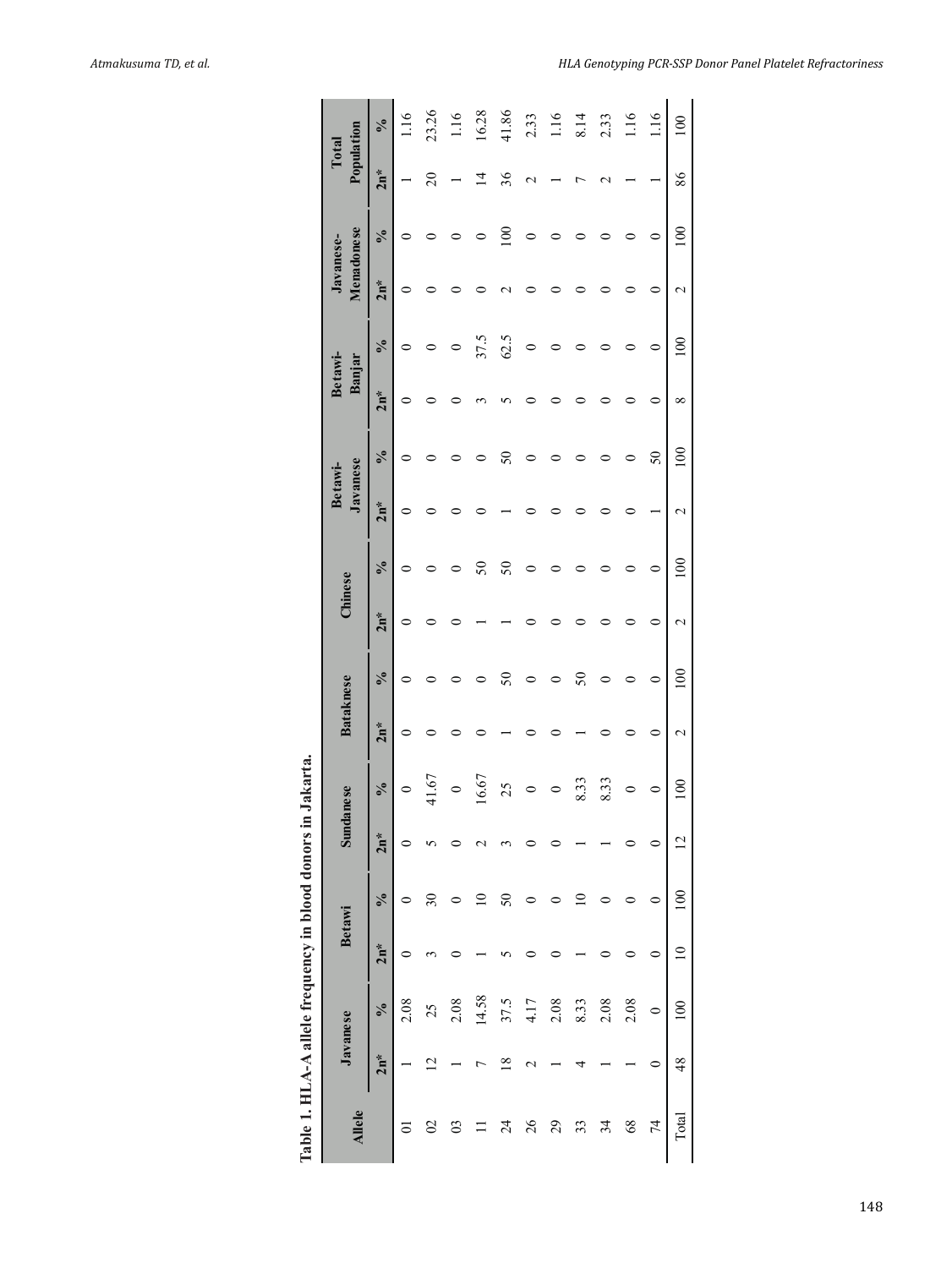| Tabel 2. HLA-B allele frequency in blood donors in |                 |            |                |                            |                          | Jakarta.   |                  |                            |               |                            |                     |            |                    |                   |                         |            |                     |                |
|----------------------------------------------------|-----------------|------------|----------------|----------------------------|--------------------------|------------|------------------|----------------------------|---------------|----------------------------|---------------------|------------|--------------------|-------------------|-------------------------|------------|---------------------|----------------|
| <b>Allele</b>                                      |                 | Javanese   |                | <b>Betawi</b>              | <b>Sund</b>              | anese      | <b>Bataknese</b> |                            | Chinese       |                            | Javanese<br>Betawi- |            |                    | Betawi-<br>Banjar | Menadonese<br>Javanese- |            | Population<br>Total |                |
|                                                    | $2n^*$          | $\sqrt{6}$ | $2n^*$         | $\mathcal{S}_{\mathbf{0}}$ | $2n*$                    | $\sqrt{6}$ | $2n*$            | $\mathcal{S}_{\mathbf{0}}$ | $2n*$         | $\mathcal{S}_{\mathbf{0}}$ | $2n*$               | $\sqrt{6}$ | $2n*$              | $\sqrt{6}$        | $2n^*$                  | $\sqrt{6}$ | $2n*$               | $\sqrt{6}$     |
| $\overline{0}$                                     | 3               | 6.25       | 0              | $\circ$                    | 0                        | $\circ$    | 0                | 0                          | $\circ$       | 0                          | $\circ$             | $\circ$    | $\circ$            | $\circ$           | $\circ$                 | 0          | 3                   | 3.49           |
| 80                                                 |                 | 2.08       |                |                            |                          | 0          |                  |                            | 0             | ⊂                          |                     | 0          | ⊂                  | 0                 | ⊂                       |            |                     | 1.16           |
| $\mathbf{C}$                                       |                 | $\circ$    |                | ≘                          |                          | $\circ$    |                  |                            |               | ⊂                          |                     | $\circ$    | ⊂                  | $\circ$           | ⊂                       |            |                     | 1.16           |
| $\overline{5}$                                     | P               | 20.83      |                | $\overline{c}$             |                          | 33.33      |                  | $50\,$                     | c             |                            |                     | $50\,$     | n                  | 62.5              |                         | $50\,$     | $\overline{24}$     | 27.91          |
| $\frac{8}{18}$                                     |                 | 8.33       |                | $\circ$                    |                          | 25         |                  | 0                          |               |                            |                     | $\circ$    | $\scriptstyle\sim$ | 25                |                         | 0          | Ō                   | 10.47          |
| 27                                                 | n               | 10.42      |                | $\circ$                    |                          | 16.67      |                  |                            |               | $50\,$                     |                     | 0          | ⊂                  | $\circ$           |                         |            | ∝                   | 9.3            |
| 35                                                 | ∞               | 16.67      |                | $\supseteq$                |                          | $\circ$    |                  |                            |               | 0                          |                     | 0          |                    | 0                 |                         | 50         |                     | 11.63          |
| 38                                                 | 5               | 10.42      |                | $\overline{\mathcal{E}}$   |                          |            |                  |                            |               | ⊂                          |                     | $50\,$     |                    | $\circ$           |                         | 0          | ᡋ                   | 10.47          |
| $\overline{4}$                                     |                 | 2.08       |                | ≘                          |                          | 8.33       |                  |                            |               | ⊂                          |                     | $\circ$    |                    | 12.5              |                         |            | ч                   | 4.65           |
| $\frac{4}{3}$                                      |                 | 6.25       |                | ≘                          |                          | 8.33       |                  | $50\,$                     |               | ○                          |                     | 0          | 0                  | 0                 | ⊂                       |            | €                   | 6.98           |
| 51                                                 |                 | 6.25       |                |                            |                          | $\circ$    |                  | 0                          |               | ⊂                          |                     | 0          |                    | 0                 |                         |            |                     | 3.49           |
| 52                                                 |                 | 2.08       |                |                            |                          | 0          |                  |                            |               | $50\,$                     |                     | 0          | ⊂                  | 0                 |                         |            | $\scriptstyle\sim$  | 2.33           |
| 55                                                 |                 | 2.08       |                |                            |                          | $\circ$    |                  |                            |               | $\circ$                    |                     | 0          | ⊂                  | 0                 |                         |            |                     | $\frac{1}{10}$ |
| 56                                                 |                 | 2.08       |                |                            |                          | 8.33       |                  |                            |               | ⊂                          |                     | ⊂          | 0                  | ⊂                 |                         |            | r                   | 2.33           |
| 57                                                 |                 | 2.08       |                |                            |                          | $\circ$    |                  |                            |               | ⊂                          |                     | ⊂          | c                  | ⊂                 |                         |            |                     | 1.16           |
| 58                                                 |                 | 2.08       | ⊂              |                            | 0                        |            |                  | 0                          |               | ⊂                          |                     | 0          | ⊂                  | 0                 | ⊂                       |            |                     | 1.16           |
| 78                                                 | 0               | $\circ$    |                | $\overline{10}$            | 0                        | $\circ$    | ⊂                | $\circ$                    | 0             | $\circ$                    | 0                   | $\circ$    | 0                  | 0                 | 0                       | 0          |                     | 1.16           |
| Total                                              | $\overline{24}$ | 100        | $\overline{a}$ | 100                        | $\overline{\phantom{0}}$ | 100        | $\mathbf 2$      | 100                        | $\mathcal{L}$ | $\approx$                  | $\mathcal{L}$       | 100        | $\infty$           | 100               | $\mathcal{L}$           | 100        | 86                  | 100            |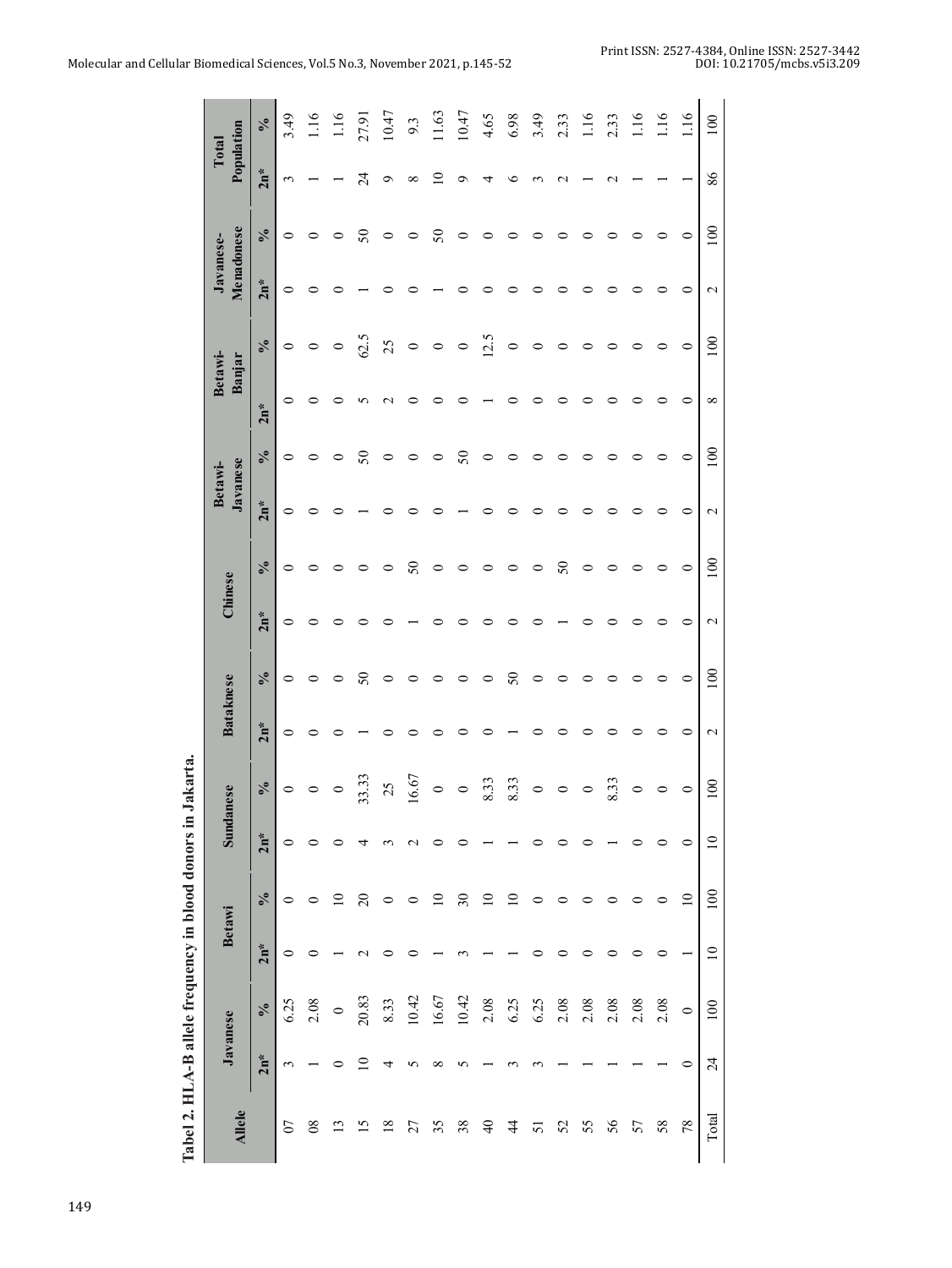**Table 3. The most frequent HLA-A-B haplotype in the blood donors in PMI Jakarta.**

| Haplotype HLA-A-B | Frequency $(\%$ |
|-------------------|-----------------|
| $A*24 B*15$       | 11.3            |
| $A*24 B*35$       | 8.3             |
| $A*02 B*15$       | 7.1             |
| A*24 B*38         | 5.4             |
| $A*24 B*18$       | 4.8             |
| $A*11 B*15$       | 4.8             |
| $A*02 B*27$       | 3.6             |
| $A*24 B*27$       | 3.0             |
| $A*33 B*44$       | 3.0             |
| $A*11 B*27$       | 2.4             |
| $A*33 B*15$       | 2.4             |
| $A*02 B*35$       | 2.4             |

is to identify donors with complete HLA-A and HLA-B matching.13 HLA-matched platelet transfusion has been proved to increase the corrected count increment significantly compare to random donors.<sup>14</sup> Therefore, obtaining a proper HLA typing is paramount. Obtaining proper match not only will benefit the patient clinically, but it will also save treatment cost.15

Although not routinely done in Indonesia, HLA-typing is recommended American transfusion guidelines.<sup>16</sup> It would guide the next diagnostic workup and required treatment strategy. In addition, implementation of HLA typing is a stepping stone before proceeding to more sophisticated matching, such as human platelet antigen (HPA) matching.16

This study is an important pilot to a nationwide study since Indonesia has vast population diversity. In a homogenous country, HLA typing might not be that crucial. However, studies in ethnic diverse donor population showed that HLA-typing should be done especially in the case of platelet refractoriness.<sup>17</sup> For example, non-caucasion donors in the Netherlands are suggested to be HLA-typed to prevent platelet refractoriness. Therefore, we need HLAtyping in Indonesia due to this diverse ethnicity in the donor pool.

# **Conclusion**

From the HLA typing using Polymerase Chain Reaction-Sequence Specific Primers (PCR-SSP) in blood donors in the Jakarta Red Cross, we found that the most frequent alleles were HLA-A\*24 and HLA-B\*15; and the most frequent haplotypes were HLA-A\*24-B\*15. This study

**Table 4. HLA-A allele frequency in Indonesian and Germans.**

| <b>Allele</b> |         | <b>Indonesians</b> | <b>Germans</b> |
|---------------|---------|--------------------|----------------|
|               | $n=43*$ | $n=474**$          | $n=14.835***$  |
| 24            | 0.42    | 0.3756             | 0.0955         |
| 02            | 0.23    | 0.1477             | 0.2916         |
| 11            | 0.16    | 0.1624             | 0.0584         |
| 33            | 0.08    | 0.1561             | 0.012          |
| 29            | 0.01    | 0.0105             | 0.024          |
| 74            | 0.01    | 0.0021             |                |
| 26            | 0.02    | 0.0232             | 0.0397         |
| 68            | 0.01    |                    | 0.0057         |
| 34            | 0.02    | 0.0696             | 0.0005         |
| 30            |         | 0.0105             | 0.0234         |
| 32            |         | 0.0042             | 0.0363         |

\*Data obtained in this study; \*\*Ref No.10; \*\*\*Ref No.11.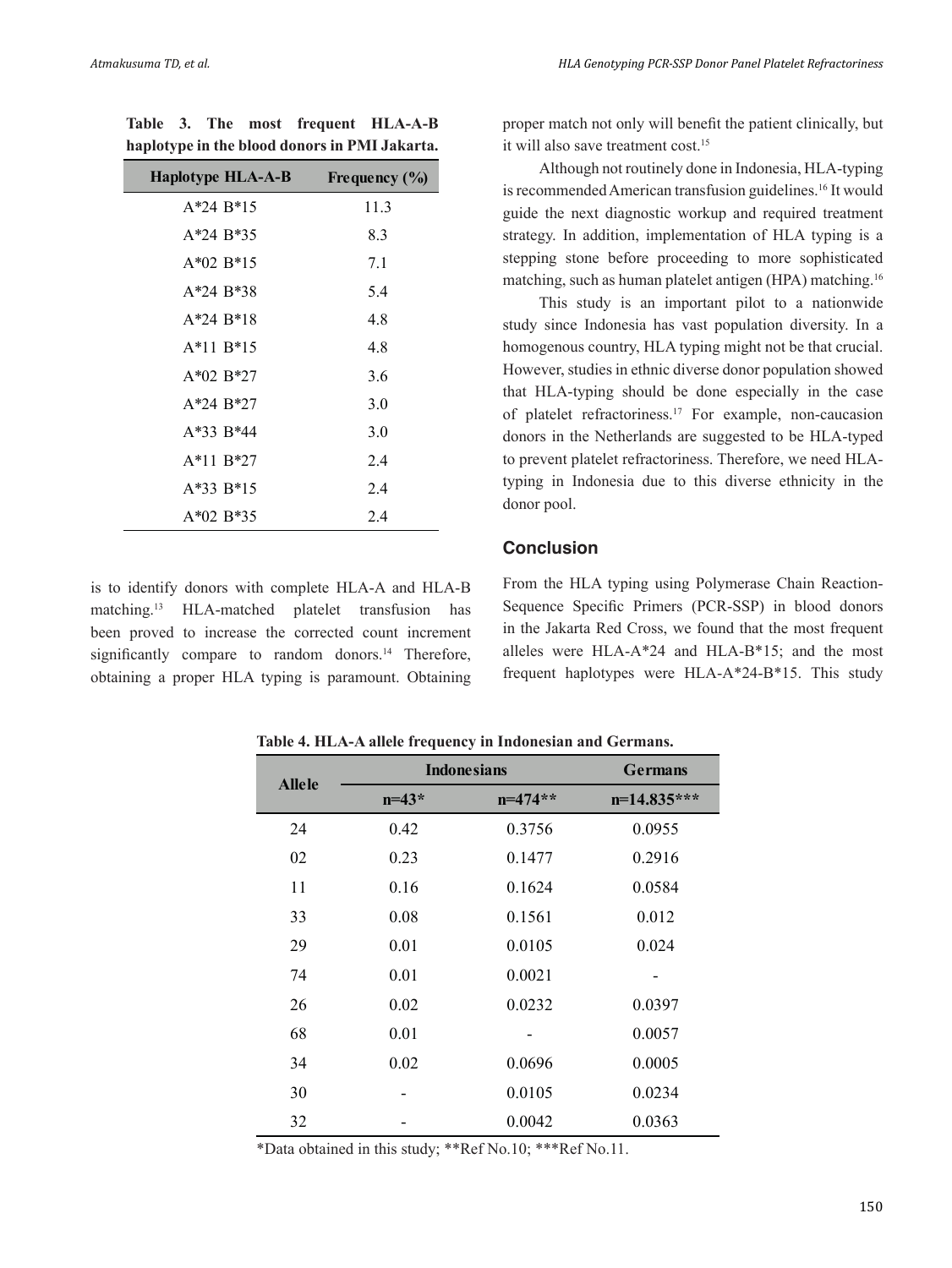|               |           | <b>Indonesians</b> | <b>Germans</b> |
|---------------|-----------|--------------------|----------------|
| <b>Allele</b> | $n = 43*$ | $n=474**$          | $n=14.835***$  |
| 15            | 0.3       | 0.348              | 0.0014         |
| 35            | 0.14      | 0.0928             | 0.0998         |
| 18            | 0.1       | 0.0802             | 0.057          |
| 44            | 0.08      | 0.0886             | 0.111          |
| 38            | 0.09      | 0.057              | 0.0263         |
| 07            | 0.04      | 0.0337             | 0.1239         |
| 27            | 0.06      | 0.0295             | 0.0485         |
| 40            | 0.04      | 0.0464             | 0.0019         |
| 51            | 0.04      | 0.0675             | 0.0692         |
| 52            | 0.01      | 0.0105             | 0.0089         |
| 55            | 0.01      |                    | 0.0167         |
| 58            | 0.01      | 0.057              | 0.0078         |
| 57            | 0.01      | 0.0127             | 0.0344         |
| 13            | 0.01      | 0.0253             | 0.0352         |
| 78            | 0.01      |                    |                |
| 56            | 0.03      | 0.0147             | 0.0092         |
| 37            |           | 0.0021             | 0.0132         |
| 39            |           | 0.0021             | 0.019          |
| 41            |           | 0.0021             | 0.0111         |
| 48            |           | 0.0021             | 0.0001         |

**Table 5. HLA-B allele frequency in Indonesian and Germans.**

\*Data obtained in this study; \*\*Ref No.10; \*\*\*Ref No.11.

should be upscaled to include larger population and ethnic groups to obtain more complete data on HLA-typing in Indonesian population.

# **Acknowledments**

This study has been supported by "Dana Hibah Pengembangan dan Pengelolaan Pusat Riset Universitas Indonesia" research grant in 2010. We also express our gratitude to Dr. Sentot Santoso.

# **References**

- 1. S M. Mengenal antigen HLA. Jakarta: Bagian Ilmu Kesehatan Anak FK UI; 1994.
- 2. DM H. Modern blood banking and transfusion practices. 4th ed. Thailand: Promotion & Service Co; 1994.
- 3. Austen KF, Frank MM, John P. Atkinson. Samter's Immunologic Disease. 6th ed. Philadelphia: Lippincott Williams & Wilkins: 2001.
- 4. Laporan tahunan Unit Transfusi Darah Daerah (UTDD) PMI Jakarta 2006.
- 5. Slichter SJ, Davis K, Enright H, Braine H, Gernsheimer T, Kao KJ, *et al.* Factors affecting posttransfusion platelet increments, platelet refractoriness, and platelet transfusion intervals in thrombocytopenic patients. Blood. 2005; 105(10): 4106-14.
- 6. Lubis AM, Sudoyo AW, Effendy S, Djumhana TB, Harimurti K. Hubungan antibodi anti trombosit terhadap respon transfusi trombosit pada pasien hemato-onkologi yang mendapatkan multitransfusi trombosit. Jurnal Penyakit Dalam Indonesia. 2015; 2(4): 200-7.
- 7. S M. Darah curah persalinan sebagai alternatif sumber antibodi HLA [Dissertation]. Jakarta: FK UI; [n.y.].
- 8. Mishra MN, Mani H, Narula AS, Saxena VK. HLA typing a comparison of serology and DNA techniques. Int J Hum Genet. 2004; 4(2): 151-3.
- 9. Lee KO, Hong SH, Kim MJ, Park TK, Kim YJ, Lee KP. Molecular Analysis of HLA-C Using Polymerase Chain Reaction Sequence Specific Primers. J Biochem Mol Biol. 1997; 30(1): 26-32.
- 10. Yuliwulandari R, Kashiwase K, Nakajima H, Uddin J, Susmiarsih TP, Sofro AS, *et al.* Polymorphisms of HLA genes in Western Javanese (Indonesia): close affinities to Southeast Asian populations. Tissue